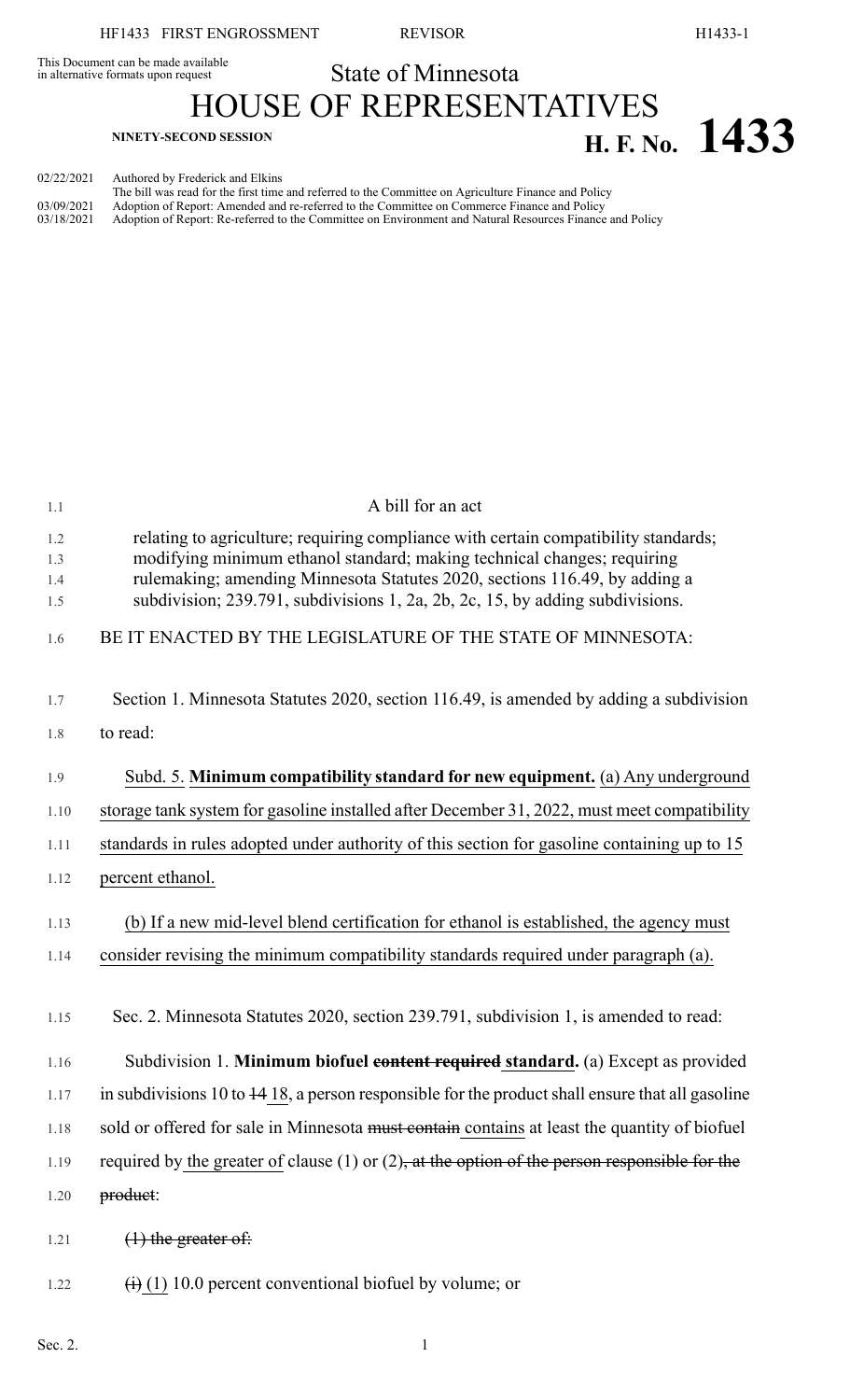2.1  $(iii)$  the maximum percent (2) the stated percentage of conventional biofuel by volume 2.2 authorized in a waiver granted by the United States Environmental Protection Agency; or 2.3 under United States Code, title 42, section 7545, no sooner than July 1, 2023, for distributors 2.4 that can demonstrate equipment compatibility, and no later than July 1, 2026, for all 2.5 distributors as funding and construction materials become available for 15 percent. 2.6 (2) 10.0 percent of a biofuel, other than a conventional biofuel, by volume authorized 2.7 in a waiver granted by the United States Environmental Protection Agency or a biofuel 2.8 formulation registered by the United States Environmental Protection Agency under United 2.9 States Code, title 42, section 7545.

2.10 (b) For purposes of enforcing the requirement of paragraph (a), clause (1), item  $(i)$ , a 2.11 gasoline/biofuel blend will be construed to be in compliance if the conventional biofuel 2.12 content, exclusive of denaturants and other permitted components, comprises not less than 2.13 9.2 percent by volume and not more than 10.0 percent by volume of the blend as determined 2.14 by an appropriate United States Environmental Protection Agency or American Society of 2.15 Testing Materials standard method of analysis.

2.16 (e) The aggregate amount of biofuel blended pursuant to this subdivision may be any 2.17 biofuel; however, conventional biofuel must comprise no less than the portion specified on 2.18 and after the specified dates:

| 2.19 | $\oplus$          | July 1, 2013    | 90 percent |
|------|-------------------|-----------------|------------|
| 2.20 | (2)               | January 1, 2015 | 80 percent |
| 2.21 | $\leftrightarrow$ | January 1, 2017 | 70 percent |
| 2.22 | (4)               | January 1, 2020 | 60 percent |
| 2.23 | (5)               | January 1, 2025 | no minimum |

2.24 (c) For purposes of enforcing the requirement of paragraph (a), clause (2), a gasoline 2.25 and conventional biofuel blend is considered to be in compliance if the conventional biofuel 2.26 content, exclusive of denaturants and other permitted components, comprises not less than 2.27 13.8 percent by volume and not more than 15 percent by volume of the blend as determined 2.28 by an appropriate United States Environmental Protection Agency or American Society of 2.29 Testing Materials standard method of analysis. Dispensers dispensing the blend specified 2.30 in paragraph (a), clause (2), must be marked according to rules adopted by the commissioner.

2.31 Sec. 3. Minnesota Statutes 2020, section 239.791, subdivision 2a, is amended to read: 2.32 Subd. 2a. **Federal Clean Air Act waivers; conditions.** (a) Before a waiver granted by 2.33 the United States Environmental Protection Agency under United States Code, title 42,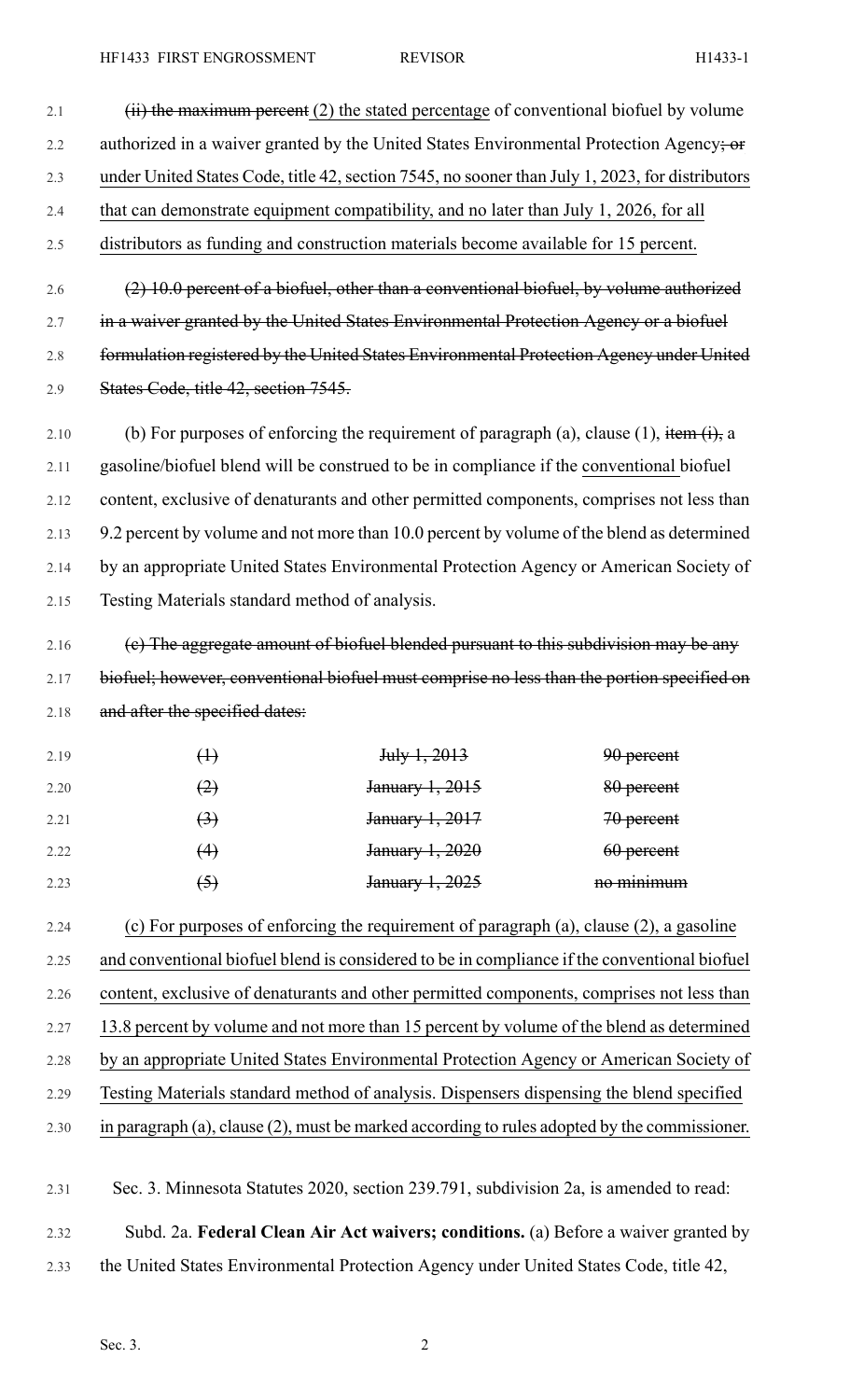- 3.1 section 7545, may alter the minimum content level required by subdivision 1, paragraph 3.2 (a), clause  $(1)$ , item  $(ii)$   $(2)$ , the waiver must: 3.3 (1) apply to all over 90 percent of gasoline-powered motor vehicles irrespective of model  $3.4$  year; and 3.5 (2) allow for special regulatory treatment of Reid vapor pressure under Code of Federal 3.6 Regulations, title 40, section 80.27, paragraph (d) 1090.215(b), for blends of gasoline and 3.7 ethanol up to the maximum percent of denatured ethanol by volume authorized under the 3.8 waiver. 3.9 (b) The minimum biofuel requirement in subdivision 1, paragraph (a), clause  $(1)$ , item  $3.10$  (ii) (2), shall, upon the grant of the federal waiver, be effective the day after the commissioner 3.11 of commerce publishes notice in the State Register. In making this determination, the 3.12 commissioner shall consider the amount of time required by refiners, retailers, pipeline and 3.13 distribution terminal companies, and other fuel suppliers, acting expeditiously, to make the 3.14 operational and logistical changes required to supply fuel in compliance with the minimum 3.15 biofuel requirement. only if the commissioners of agriculture, commerce, transportation, 3.16 and pollution control publish notice in the State Register and provide written notice to the 3.17 chairs of the legislative committees with jurisdiction over agriculture, commerce, 3.18 environment, and transportation policy and finance at least 270 days prior to the date of the 3.19 scheduled increase that the following conditions have been met and the state is prepared to 3.20 move to the scheduled minimum content level: 3.21 (1) an American Society for Testing and Materials specification or equivalent federal 3.22 standard exists for the next minimum gasoline and conventional biofuel blend; 3.23 (2) the next minimum content level is approved for sale by the United States 3.24 Environmental Protection Agency; 3.25 (3) a distributor who distributes orsells petroleum productsin Minnesota has had adequate 3.26 time to ensure that all fuel-dispensing equipment is capable of dispensing and storing gasoline 3.27 containing up to the scheduled minimum conventional biofuel content in subdivision 1, in 3.28 conformance with standards of the United States Environmental Protection Agency, rules 3.29 adopted under section 116.49, and the State Fire Code, considering factors such as the 3.30 availability of fuel-dispensing equipment and the availability of fuel-dispensing equipment 3.31 installers and service providers; and 3.32 (4) a distributor who distributes or sells petroleum products in Minnesota and who 3.33 operates two or fewer distribution locations in Minnesota or elsewhere has been afforded
- 3.34 a reasonable opportunity to obtain financial assistance for bringing fuel-dispensing equipment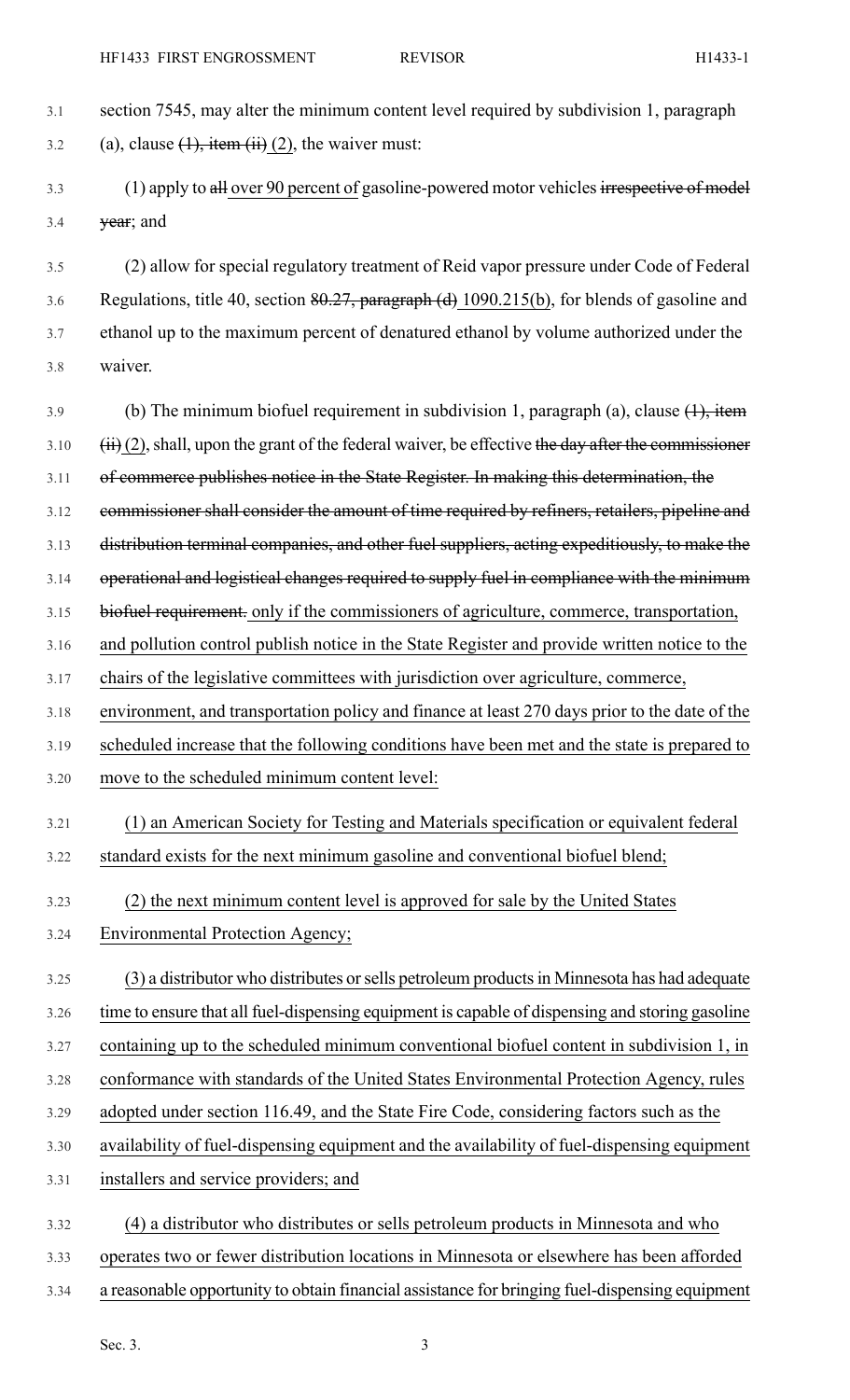| 41  | into conformance with standards of the United States Environmental Protection Agency |
|-----|--------------------------------------------------------------------------------------|
| 4.2 | and rules adopted under sections 116.49 and 299F.011.                                |

4.3 Sec. 4. Minnesota Statutes 2020, section 239.791, subdivision 2b, is amended to read:

4.4 Subd. 2b. **Limited liability waiver.** No motor fuel shall be deemed to be a defective 4.5 product by virtue of the fact that the motor fuel is formulated or blended pursuant to the 4.6 requirements of subdivision 1, paragraph (a), clause  $(1)$ , item  $(ii)$ , under any theory of 4.7 liability except forsimple or willful negligence or fraud. Thissubdivision does not preclude 4.8 an action for negligent, fraudulent, or willful acts. This subdivision does not affect a person 4.9 whose liability arises under chapter 115, water pollution control; 115A, waste management; 4.10 115B, environmental response and liability; 115C, leaking underground storage tanks; or 4.11 299J, pipeline safety; under public nuisance law for damage to the environment or the public 4.12 health; under any other environmental or public health law; or under any environmental or 4.13 public health ordinance or program of a municipality as defined in section 466.01.

4.14 Sec. 5. Minnesota Statutes 2020, section 239.791, subdivision 2c, is amended to read:

## 4.15 Subd. 2c. **Fuel dispensing equipment Fuel-dispensing labeling; blends over ten** 4.16 **percent ethanol.** Notwithstanding any other law or rule, fuel dispensing equipment 4.17 authorized to dispense fuel under subdivision 1, paragraph (a), clause (1), is authorized to 4.18 dispense fuel under subdivision 1, paragraph (a), clause (2), or subdivision 1a. Equipment 4.19 dispensing gasoline and conventional biofuel blends under subdivision 1, paragraph (a), 4.20 clause (2), must be labeled according to Code of Federal Regulations, title 40, section 4.21 1090.1510.

4.22 Sec. 6. Minnesota Statutes 2020, section 239.791, subdivision 15, is amended to read:

4.23 Subd. 15. **Exemption for certain blend pumps.** (a) If subdivision 1, paragraph (a), 4.24 clause (1), is in effect, a person responsible for the product, who offers for sale, sells, or 4.25 dispenses nonoxygenated premium gasoline under one or more of the exemptions in 4.26 subdivisions 10 to 14, may sell, offer forsale, or dispense oxygenated gasoline that contains 4.27 less than the minimum amount of ethanol required under subdivision 1, paragraph (a), clause 4.28 (1), if all of the following conditions are met:

4.29 (1) the blended gasoline has an octane rating of 88 or greater;

4.30 (2) the gasoline is a blend of oxygenated gasoline meeting the requirements of subdivision 4.31 1, paragraph (a), clause (1), with nonoxygenated premium gasoline;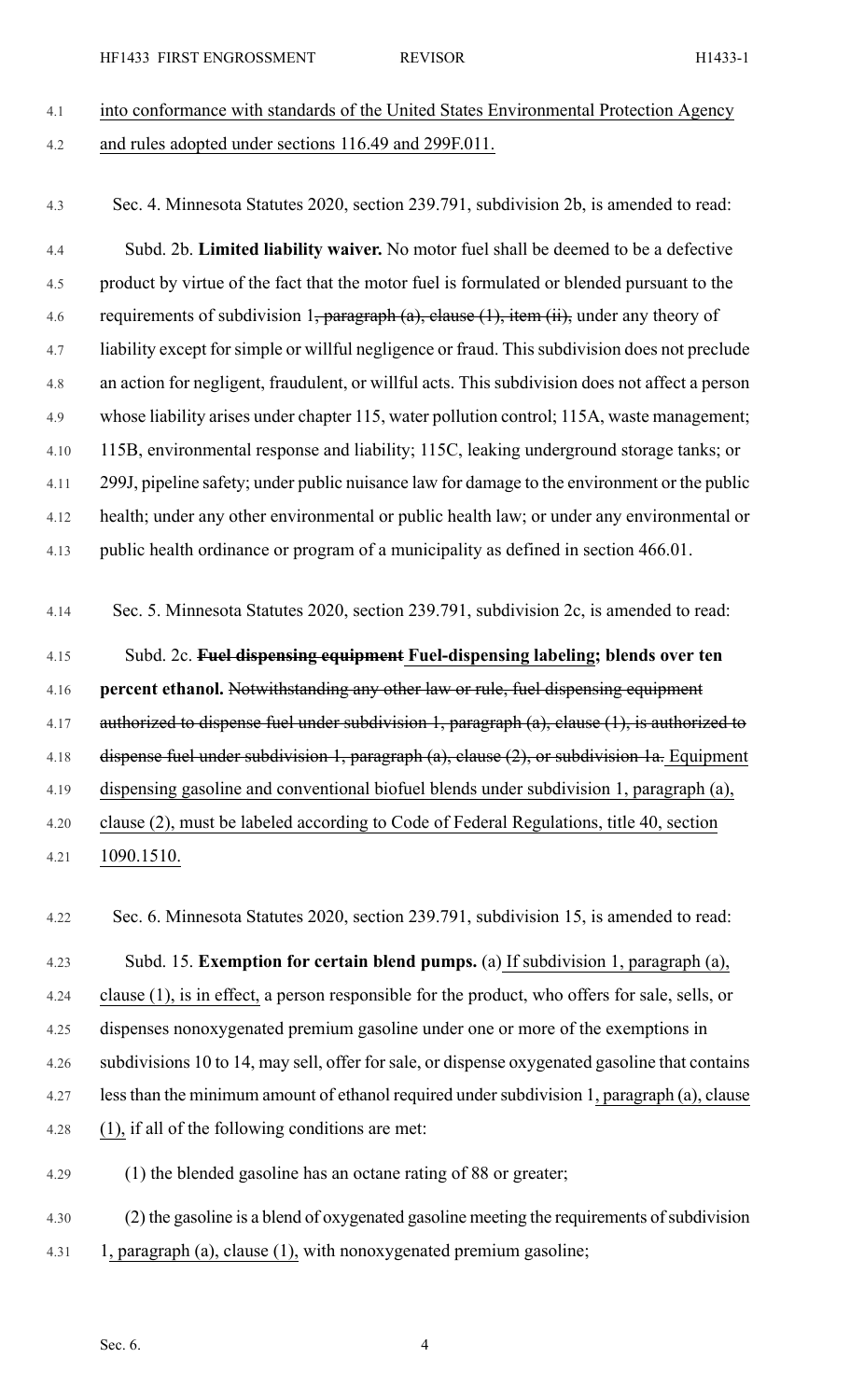5.2 gasoline;

5.1 (3) the blended gasoline contains not more than ten percent nonoxygenated premium

| 5.3  | (4) the blending of oxygenated gasoline with nonoxygenated gasoline occurs within the         |
|------|-----------------------------------------------------------------------------------------------|
| 5.4  | gasoline dispenser; and                                                                       |
| 5.5  | (5) the gasoline station at which the gasoline is sold, offered for sale, or delivered is     |
| 5.6  | equipped to store gasoline in not more than two storage tanks.                                |
| 5.7  | (b) This subdivision applies only to those persons who met the conditions in paragraph        |
| 5.8  | (a), clauses (1) through (5), on August 1, 2004, and registered with the director by November |
| 5.9  | 1, 2004.                                                                                      |
| 5.10 | Sec. 7. Minnesota Statutes 2020, section 239.791, is amended by adding a subdivision to       |
| 5.11 | read:                                                                                         |
|      |                                                                                               |
| 5.12 | Subd. 17. Exemption for vehicles not approved to use more than ten percent                    |
| 5.13 | biofuel. A person responsible for the product who offers for sale or sells gasoline and       |
| 5.14 | conventional biofuel blends at retail may provide one dispenser dispensing a gasoline and     |
| 5.15 | conventional biofuel blend containing 9.2 to ten percent conventional biofuel for use by      |
| 5.16 | motorists who cannot lawfully use a gasoline and biofuel blend containing more than ten       |
| 5.17 | percent biofuel pursuant to waivers granted by the United States Environmental Protection     |
| 5.18 | Agency under United States Code, title 42, section 7545. Dispensers dispensing the blend      |
| 5.19 | allowed under this subdivision must be labeled "INTENDED FOR USE IN 2000 AND                  |
| 5.20 | OLDER PASSENGER VEHICLES." The label must be positioned to clearly identify the               |
| 5.21 | control for selecting this product. Labeling under this subdivision is not required for       |
| 5.22 | exemptions under subdivision 18.                                                              |
|      |                                                                                               |
| 5.23 | Sec. 8. Minnesota Statutes 2020, section 239.791, is amended by adding a subdivision to       |
| 5.24 | read:                                                                                         |
| 5.25 | Subd. 18. Persons exempt from higher blending requirements; new fuel storage,                 |
| 5.26 | handling, and dispensing equipment. A distributor who distributes or sells petroleum          |
| 5.27 | products in Minnesota and who operates two or fewer distribution locations in Minnesota       |
| 5.28 | or elsewhere may sell gasoline and conventional biofuel blends containing 9.2 to ten percent  |
| 5.29 | conventional biofuel at distribution locations that do not have fuel-dispensing equipment     |
| 5.30 | capable of dispensing and storing gasoline containing the conventional biofuel content in     |
| 5.31 | subdivision 1 in conformance with standards of the United States Environmental Protection     |
| 5.32 | Agency and rules adopted under sections 116.49 and 299F.011. This exemption does not          |
| 5.33 | apply to distribution locations with fuel-dispensing equipment that have fuel-dispensing      |
|      |                                                                                               |
|      | Sec. 8.<br>5                                                                                  |